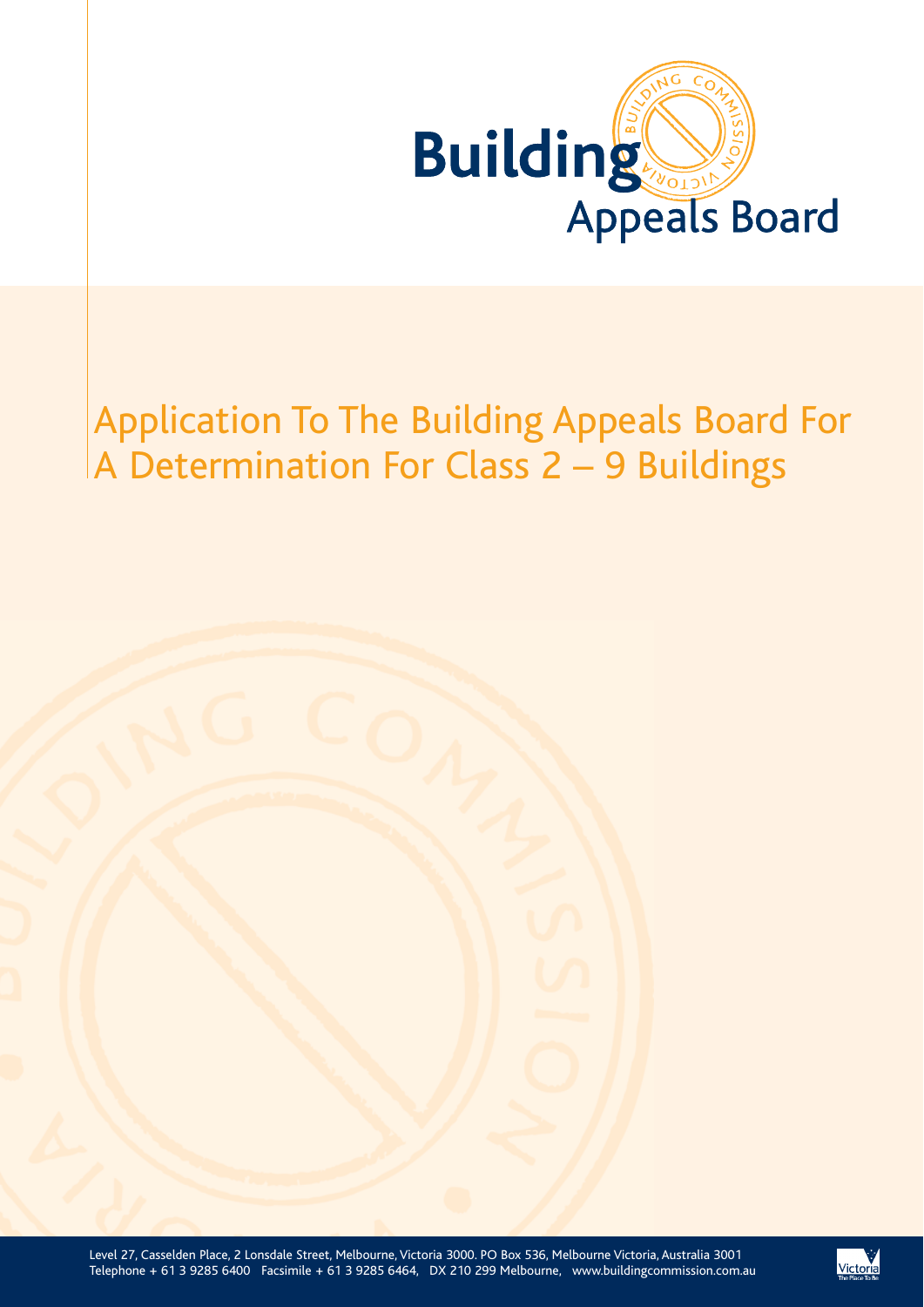# **Application To The Building Appeals Board For A Determination For Class 2 – 9 Buildings**



Postal Address: PO Box 536 Melbourne 3001 Direct Fax: (03) 9285 6410

## To the Registrar, Building Appeals Board,

I hereby make an application to the Building Appeals Board for a determination under *the Building Act 1993* pursuant to:

# **Section 160 (Modification application)**<sup>1</sup>  $\Box$  or **Section 160A (Compliance assessment)**<sup>2</sup>  $\Box$  (Tick applicable box)

| 1) SITE DETAILS |                                                                                                                                                                                                                               |  |                                                                                                               |  |  |
|-----------------|-------------------------------------------------------------------------------------------------------------------------------------------------------------------------------------------------------------------------------|--|---------------------------------------------------------------------------------------------------------------|--|--|
|                 |                                                                                                                                                                                                                               |  | Postcode:_____________________                                                                                |  |  |
|                 |                                                                                                                                                                                                                               |  |                                                                                                               |  |  |
| 2) APPLICANT    |                                                                                                                                                                                                                               |  |                                                                                                               |  |  |
|                 | Name: Name: Name: Name: Name: Name: Name: Name: Name: Name: Name: Name: Name: Name: Name: Name: Name: Name: Name: Name: Name: Name: Name: Name: Name: Name: Name: Name: Name: Name: Name: Name: Name: Name: Name: Name: Name: |  |                                                                                                               |  |  |
|                 |                                                                                                                                                                                                                               |  | Postcode:_____________________                                                                                |  |  |
|                 |                                                                                                                                                                                                                               |  |                                                                                                               |  |  |
|                 | 3) RELEVANT BUILDING SURVEYOR                                                                                                                                                                                                 |  |                                                                                                               |  |  |
|                 |                                                                                                                                                                                                                               |  |                                                                                                               |  |  |
|                 |                                                                                                                                                                                                                               |  | Postcode:_____________________                                                                                |  |  |
|                 |                                                                                                                                                                                                                               |  |                                                                                                               |  |  |
|                 | 4) PERFORMANCE REQUIREMENT(S)/REGULATIONS TO BE MODIFIED                                                                                                                                                                      |  |                                                                                                               |  |  |
|                 |                                                                                                                                                                                                                               |  | Nominate the performance requirement(s) together with the deemed to satisfy provision(s) of the relevant BCA. |  |  |
|                 | 5) RELEVANT BUILDING DETAILS AS APPLICABLE                                                                                                                                                                                    |  |                                                                                                               |  |  |
|                 |                                                                                                                                                                                                                               |  |                                                                                                               |  |  |

Type of construction: Effective height: Volume: No of storeys:

Max. size of fire compartment: Floor area of existing building: Floor area of new building:

a) Has the work that forms part of this application commenced or has a building permit been issued? **Yes / No** If yes, what percentage is

completed ( \_\_\_\_\_\_\_\_\_\_\_\_%)

- b) Has any fire engineering/fire safety assessment report or other expert reports been undertaken as part of this development, that may in any way relate directly or indirectly to the matters raised in the application? **Yes / No** If yes, provide details and any conditions imposed.
- c) Has any alternative building solution(s) or dispensation(s) been approved as part of this development, that may in any way relate directly or indirectly to the matters raised in the application? **Yes / No** If yes, provide details and any conditions imposed.
- d) Is the application subject to any building notices, building orders, other reports or consents, that may in any way relate directly or indirectly to the matters raised in the application? **Yes / No** If yes, provide details and any conditions imposed.
- e) Is there a relevant planning permit or other prescribed approval? **Yes / No** If yes, provide details and any conditions imposed.
- f) Is the building on a register under the Heritage Act 1995? **Yes / No** (Refer to http://www.heritage.vic.gov.au to check such properties)
- g) Has any aspect of this matter been considered by the Building Commission? **Yes / No**

# 6) INFORMATION REQUIRED (MANDATORY)

*Provide three (3) copies of this application and three (3) copies of all relevant documentation including plans, drawings and photos which must be marked up to highlight determination(s) sought. Additional copies are required for applications where comments will be sought from the referral authorities/bodies such as the MFB, CFA, Municipal Building Surveyor, Dept of Human Services or Heritage Victoria (refer to Practice Note 2006-39).*

*A cheque for \$ \_\_\_\_\_\_\_\_\_\_\_ must be enclosed and made payable to the Building Commission.*

Applicant's signature: Date:

| This person signing acts on behalf of the owner and confirms that the owner is aware of this application. <sup>3</sup> |  |  |  |  |  |  |  |
|------------------------------------------------------------------------------------------------------------------------|--|--|--|--|--|--|--|
| Notes 1-3: Refer to Page 3                                                                                             |  |  |  |  |  |  |  |

Updated November 2007 Page 1



Victoria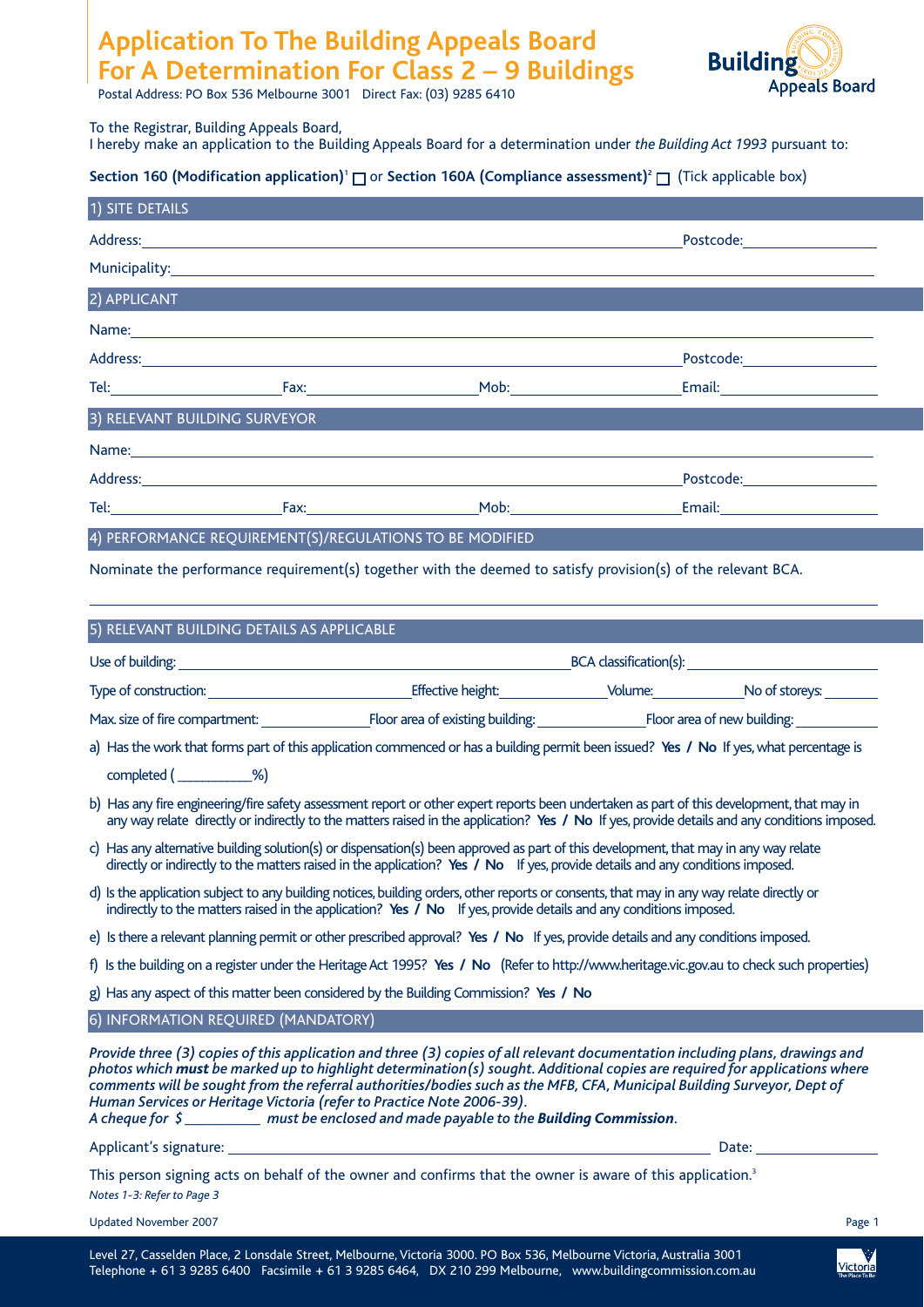# **Application To The Building Appeals Board For A Determination For Class 2 – 9 Buildings**



Postal Address: PO Box 536 Melbourne 3001 Direct Fax: (03) 9285 6410

This information must be incorporated in the written submission that will form part of the application<sup>4</sup> A) GENERAL REQUIREMENTS (MANDATORY)

- 1) Provide the background of the proposal.
- 2) Provide comments from the Relevant Building Surveyor where applications relate to a building permit.
- 3) Provide the nature of the modification(s) or compliance assessment(s).
- 4) Where the application relates to the Building Code of Australia (BCA) nominate the relevant primary Performance Requirement(s) together with the applicable Deemed to Satisfy Provision(s). Also nominate which edition of the BCA is to be referred to.
- 5) Indicate why the regulation is inappropriate?
- 6) Indicate why it is reasonable to vary the regulation?
- 7) Where the application relates to a BCA Performance Requirement(s), the applicant must provide commentary on the implications for each of the individual clauses of the Performance Requirement.
- 8) Provide commentary on the issues relevant to the regulation to be modified, including but not limited to the following:  $\Box$  class of building
	- $\Box$  rise in storeys and effective height
	- $\Box$  type of construction
	- $\Box$  fire compartment size and volume
	- $\Box$  fire-source features
	- $\overline{\Box}$  special characteristics of occupantnts
	- $\square$  special characteristics of fuel load
	- $\Box$  the extent of the deviation; from the Deemed to Satisfy Provision
	- $\Box$  number and width of escape routes
	- $\Box$  clear lines of sight to an exit
	- $\Box$  length of dead-end paths
	- $\square$  smoke hazard management systems
	- performance of lining materials
	- early detection or alarm system  $\square$  egress signage and emergency lighting
	- $\square$  potential ignition sources
	- $\square$  evacuation procedures
	- $\Box$  fire load in escape routes
	- $\Box$  internal fire suppression system
	- $\Box$  first aid, fire fighting and training staff.

9) Nominate the documentation accompanying this application, i.e. drawing numbers, photographs and any other supportive information submitted which **MUST** be marked up to highlight determination(s) sought.

B) ADDITIONAL INFORMATION FOR S160A APPLICATION(S) ONLY

- 1) Building Solution(s)
	- Nominate the BCA A0.9 assessment method(s) adopted for the application as listed below: -
	- (a) Evidence as listed under A2.2 of the BCA
	- (b) Verification methods
	- (c) Comparison with Deemed to Satisfy Provisions of the BCA
	- (d) Expert judgement including details of the qualifications and experience of the person carrying out the assessment.
- 2) Nominate any reference materials, standards, codes of practice, specifications or any other research that has been relied upon in this application.
- 3) Provide conclusion(s) and recommendation(s) in the application satisfying Parts AO.5, AO.8 and A0.10 of the BCA.

#### C) ESSENTIAL SAFETY MEASURES

If an application relevant to the request affects an essential safety measure(s), please formulate a similar table as detailed below.

| essential safety measures | Description (design & installation standards)   Maintenance requirements |  |
|---------------------------|--------------------------------------------------------------------------|--|
|                           |                                                                          |  |
|                           |                                                                          |  |
|                           |                                                                          |  |

*Note 4: Refer to Page 3*

Updated November 2007 Page 2



Victoria